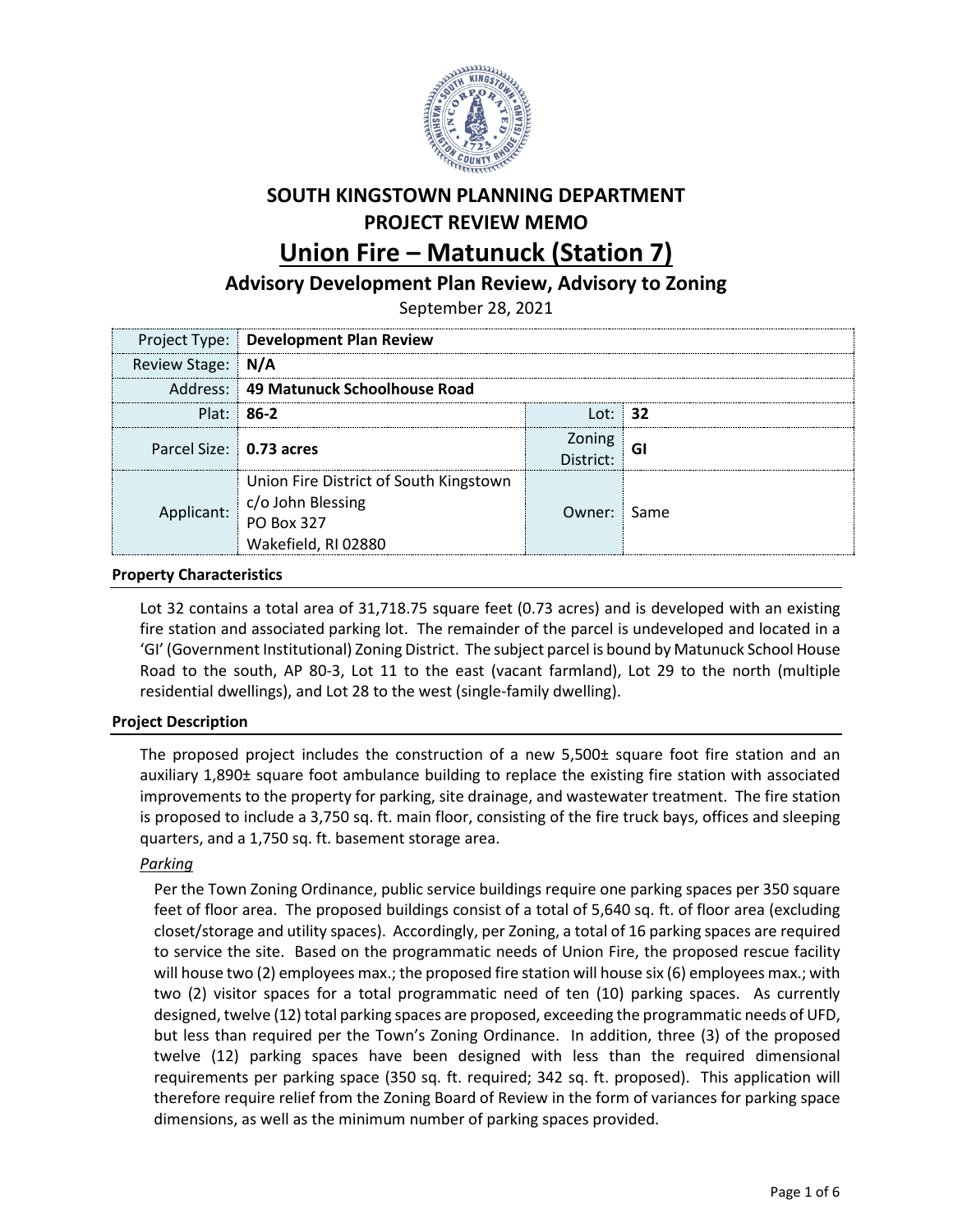### *Landscaping*

The applicant proposed limited landscape improvements on the site, however the design does not meet the requirements of the South Kingstown Land Development Regulations and will require a waiver in that regard.

#### *Utilities*

*Water:* A new domestic water service and if necessary, fire protection service, will be provided to the new building from the existing main within Matunuck Schoolhouse Road.

*Sewer:* A new on-site wastewater treatment system will be designed to replace the existing cesspool servicing the existing fire station. Based on the soil evaluation test holes, the grading of the site, and the anticipated wastewater loads, a bottomless sand filter with Advantex pre-treatment pod(s) appears most suitable for this site.

*Electric/Communications:* Electric and telecommunications exist along Matunuck School House Road. Existing connections are proposed to be utilized to service the new buildings.

#### *Drainage*

Stormwater runoff from the new rooftops and pavement are proposed to be routed to one of two (2) underground infiltration systems that will ultimately discharge to an existing drainage system within Matunuck Schoolhouse Road or offsite to the north, mimicking existing conditions. A small above-ground basin is proposed at the rear to treat and infiltrate runoff from the northern-most parking/paved area. Soil erosion and sedimentation controls are proposed throughout the duration of construction to protect the adjacent roadway and properties.

#### **Waivers Required**

As proposed this application requires waivers from Article IV – Special Requirements, Section G (Landscaping – General Standards and Specifications) of the *Subdivision and Land Development Regulations.* Specifically, these waivers pertain to the following requirements:

**G.2 – Street Landscaping**. Whenever a parking or loading area adjoins a public street right-of-way, or the right-of-way of a private street which is or may be customarily used by the public as access to the parking or loading facility, a landscaped strip of land shall be constructed or maintained along the entire street frontage, except for any necessary driveways, as provided herein.

**G.3 – Perimeter Landscaping – Parking Lots and Loading Facilities.** The perimeter of the parking lot and loading facility shall be surrounded by a landscaped strip…

**G.4 – Interior Landscaping.** The interior areas of parking lots (exclusive of loading areas) shall also be landscaped. The minimum amount of interior parking lot landscaping shall be provided in accordance with the following table:

| Total Area of Parking Lot | Minimum Percent of the Total Parking Lot Area<br>That Must Be An Interior Landscaping Area |
|---------------------------|--------------------------------------------------------------------------------------------|
| 20,001 to 50,000 sq. ft.  | 8%                                                                                         |

The total area of the proposed parking lot is approximately 28,700 square feet.

**G.5 – Building Landscaping.** Pavement for parking areas, exclusive of loading areas and driveways, shall not directly abut the wall of any principal building facing any public street which provides lot frontage. There shall be a landscaped area between the parking surface and building waif of at least three (3) feet in width.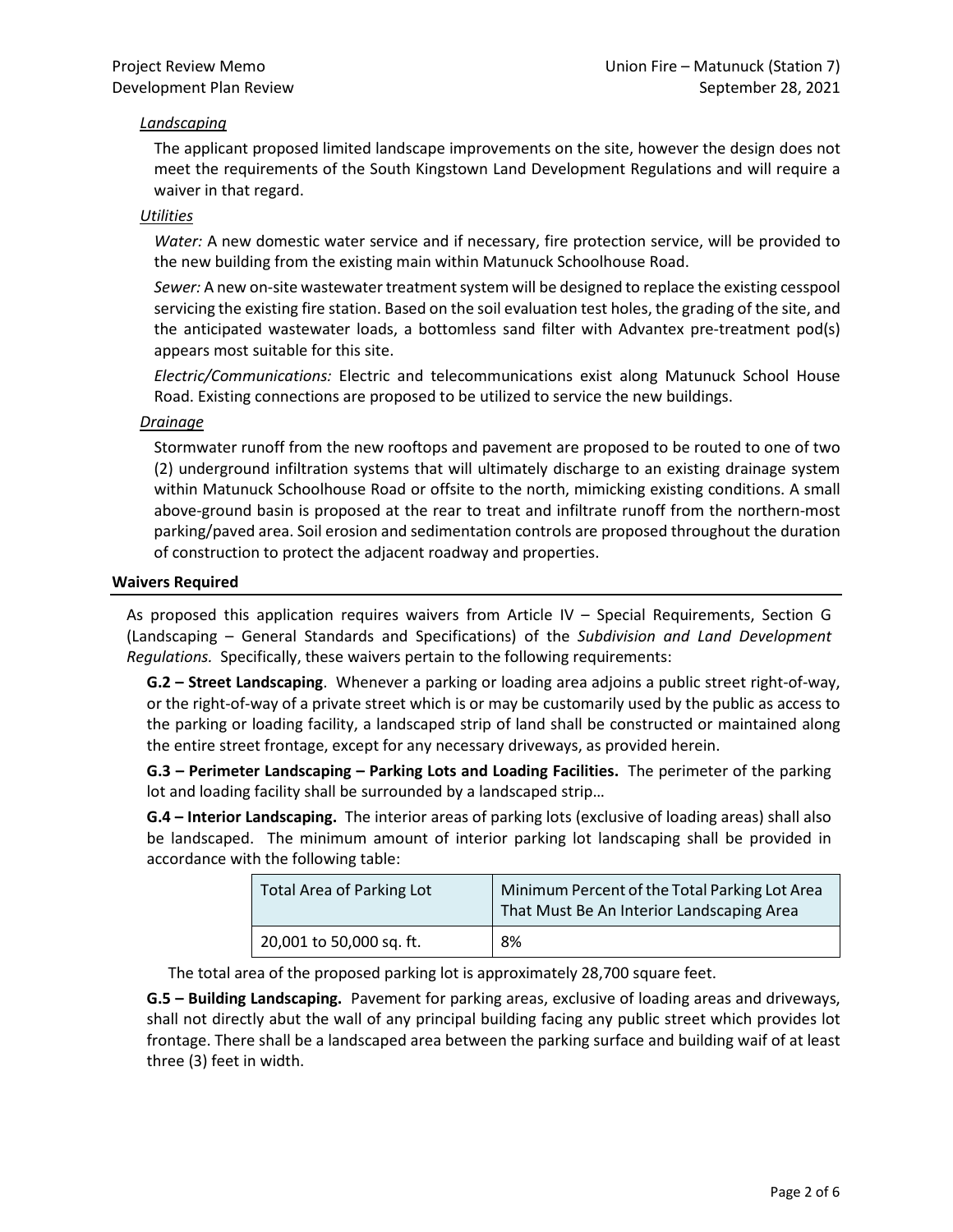#### **Regulatory Considerations**

The project is subject to the requirements of the Subdivision and Land Development Regulations primarily for landscaping standards, as well as the parking standards of Article 7 of the Zoning Ordinance:

*Subdivision and Land Development Regulations* - Article IV – Special Requirements, Section G: *Landscaping – General Standards and Specifications:*

• As outlined within the waiver section above.

*Zoning Ordinance - Article 7, Section 711: Minimum Off-Street Parking Requirements*:

- A parking space including aisles shall be no less than 350 square feet per vehicle.
- Public Service Buildings require 1 parking for every 350 square feet of floor area.

#### **Technical Review and Applicant's Response**

This application was reviewed with the applicant at the Technical Review Committee meeting on September 8, 2021. Upon review and discussion with the applicant's project team the TRC granted **conditional approval** of the application with the following conditions subject to confirmation by the Planning Board:

1. That the applicant will evaluate the turning radii of the three (3) parking spaces, the width of the travel lane, and the orientation of the parking spaces adjacent to the southwest portion of the fire station building to accommodate adequate turning movements;

In response to this condition the applicant has indicated that "**JCE (Joe Casali Engineering, Inc.) has evaluated numerous options for the small, three-stall parking area located to the west of the proposed fire station building. As is clear, this site's geometry presents several challenges when working through the site layout and design. In addition, presenting a design that achieves Union Fire's project intent while maintaining screening and limiting visibility to the neighbor to the immediate west, further limits what can be achieved in this area. It is important to provide a small quantity of spaces for the public to park on the site that are separate from the Department's parking area, to limit potential vehicular interactions between the public and the Department's apparatus.** 

**That being said, we have considered angled parking (i.e. 45-degree spaces, 60 degree spaces), however – the geometry of these types of angled spaces requires more stall length than a traditional 90-degree space, which would further reduce the available drive-aisle width (typically, angled parking requires a stall length of 20-ft). Further, in an angled space scenario, vehicles exiting these spaces would be required to drive down the main driveway, to the rear of the site, to turn around to ultimately exit the property. This maneuvering causes potentially unnecessary vehicular interaction between the public and fire/EMS staff, equipment, and vehicles.**

**Ultimately, it is our professional opinion that the best scenario for this area is traditional 90-degree parking stalls. To aid in providing adequate area for turning movements, we have designed the stalls in this area to have 10-ft width (1-ft greater than the required/traditional 9-ft width). Further, we have worked with the Architect to shift the building 1-ft towards the east and have shifted the proposed westernmost berm 1-ft to the west, which allows us to slightly widen the drive aisle to 22-ft (from the previously proposed 20-ft). Finally, we**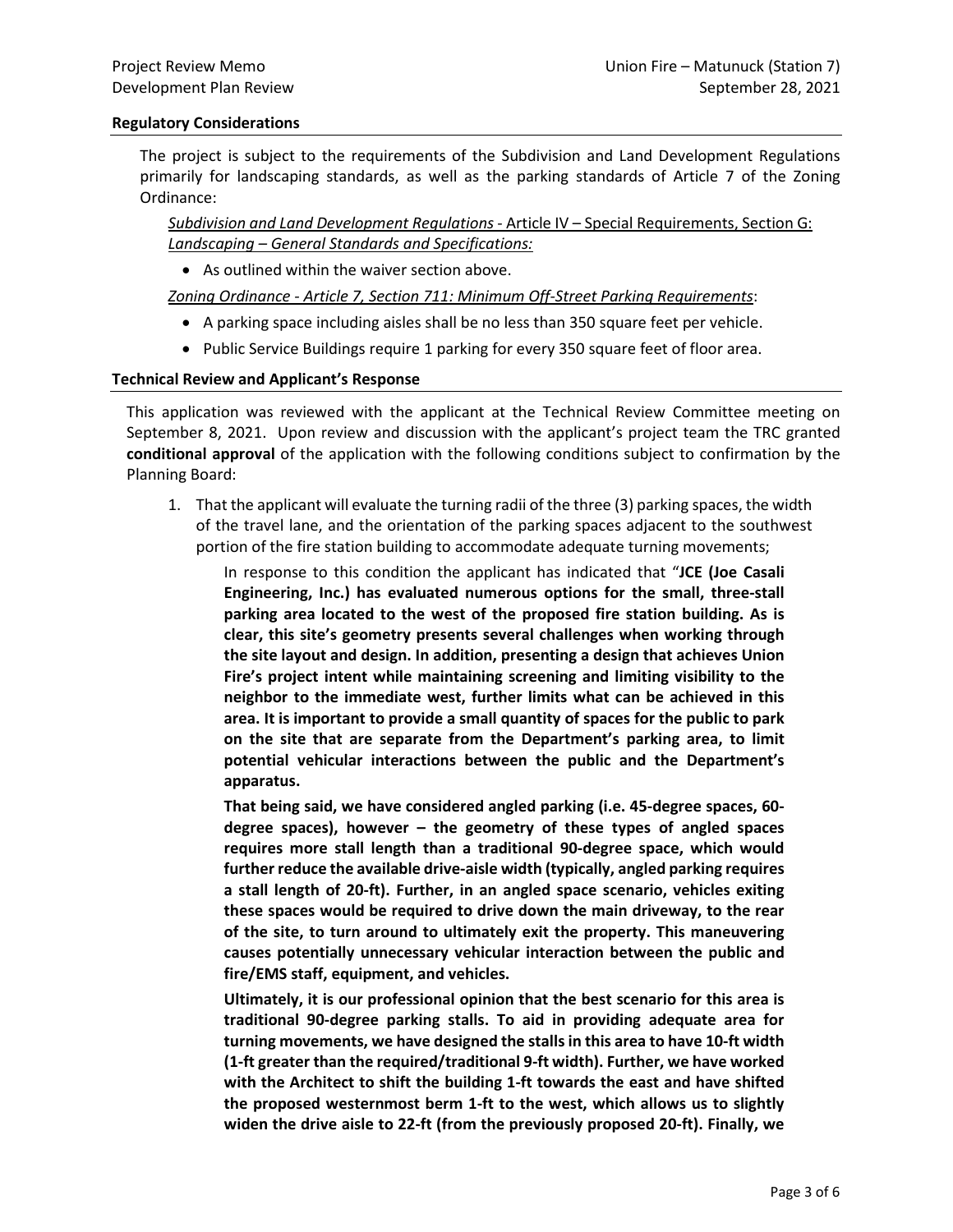**have incorporated an additional 4-ft-wide striped island between the two traditional parking stalls to allow for additional area for maneuvering.** 

**While this scenario still requires relief from the Zoning Board of Review for less than the required drive aisle width (24-ft required, 22-ft proposed), this proposed width coupled with the widened spaces and additional striped island, provides adequate real estate for all vehicles to pull into and out of the three (3) spaces located to the immediate west of the proposed building. Updated AutoTurn analyses with the modified drive aisle geometry are included within Appendix C of the revised Project Narrative and Stormwater Management Report."**

2. That the application employs root pruning of existing vegetation along the western property boundary in the area where shrub removal is proposed;

In response to this condition the applicant has indicated that **"The Existing Conditions and Site Prep. Plan (Sht. 1 of 9) has been updated to specify that the Contractor employ root pruning techniques, by a licensed Arborist, to protect existing root system to remain along the western property boundary in the area where shrub removal is proposed."**

3. That the applicant modifies the Site Plan to clearly show the venting of the septic system preferably with the vents located to the east side of the auxiliary ambulatory building or routed through the building to a roof vent;

In response to this condition the applicant has indicated that "**The Utility Plan (Sht. 3 of 9) has been updated to include the location of the proposed OWTS system vent, located at the northeastern corner of the parcel, well east of the proposed EMS Building."**

4. The applicant shall provide fire protection service and a meter pit at the property line if the domestic service water line is longer than 100' with a minimum 4" line;

In response to this condition the applicant has indicated that **"The Utility Plan (Sht. 3 of 9) has been updated in include a 2-inch polyethylene domestic water service and a 4-inch cement lined ductile iron fire protection service from the existing 12-inch main within Matunuck Schoolhouse Road. The domestic and fire protection services will be routed to the southeast corner of the proposed Fire Station Building, where the necessary meter and backflow can be implemented (inside the proposed building). The service entrances to the building lie approximately 52-feet from the property line, which does not necessitate a meter pit at the property line."**

5. That applicant shall install bollards on any parking space abutting and perpendicular to the building in lieu of curb stops.

In response to this condition the applicant has indicated that **"The Site Plan (Sht. 2 of 9) has been updated to include bollards at all parking spaces abutting the western side of the building as well as bollards at the front of the building (for fire apparatus)."**

#### **Decision Deadline**

Pursuant to the Zoning Ordinance and Subdivision and Land Development Regulations, there is no deadline for Planning Board decisions on Development Plan Review applications.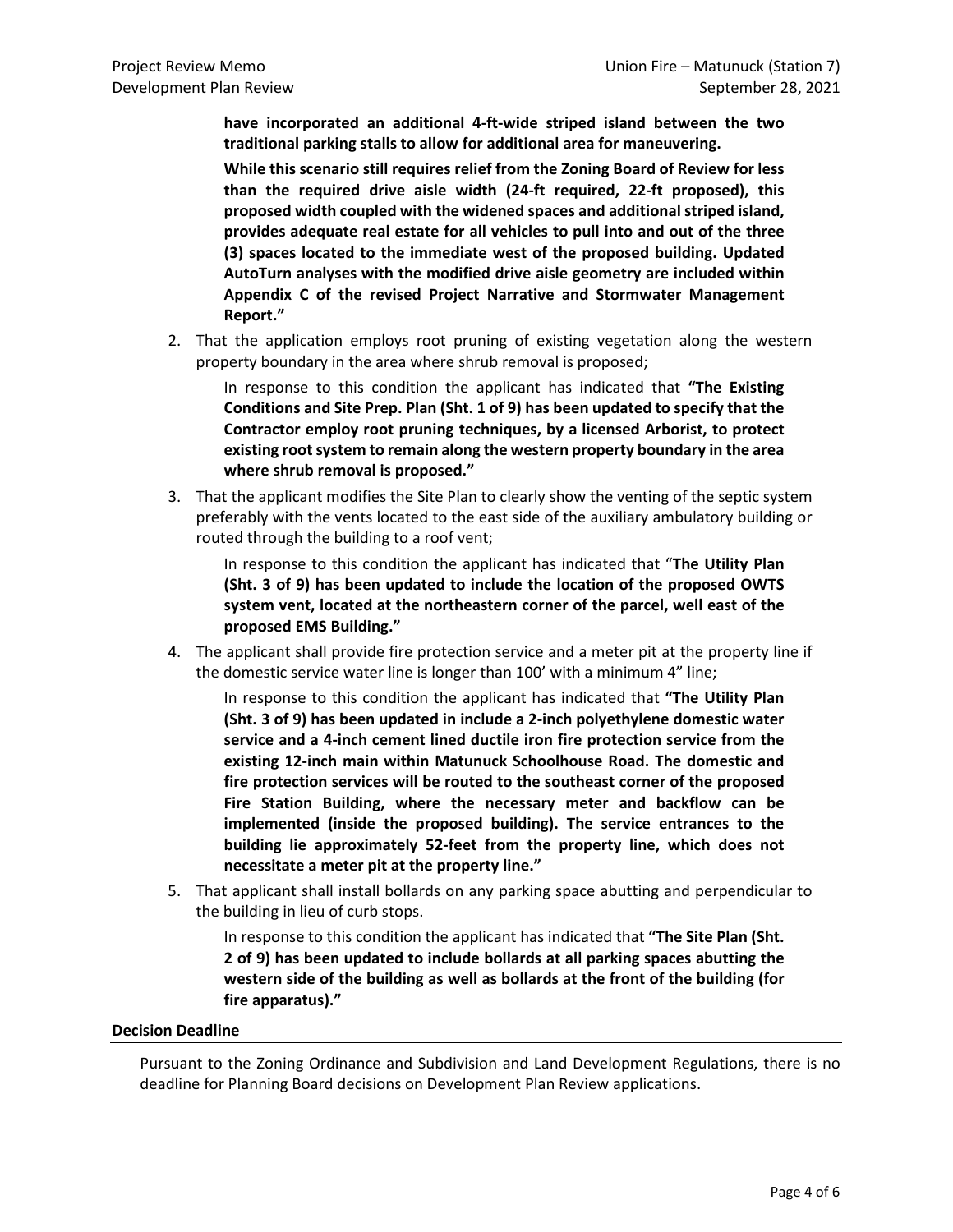#### **Required Findings**

With regard to waivers, the Regulations (Article VIII.B.1) require that the Planning Board find that:

- a. The waivers or modifications are reasonable and within the general purposes and intents of the Regulations; and,
- b. Literal enforcement of the regulation is impracticable and will exact undue hardship because of peculiar conditions pertaining to the land in question; or waiver or modification of the regulation is in the best interest of good planning practice or design as evidenced by consistency with the Comprehensive Community Plan and the Zoning Ordinance.

In accordance with Article IV.F(3) of the Subdivision & Land Development Regulations, prior to granting Development Plan Review approval the Planning Board shall find that:

- c. The granting of approval will not result in conditions inimical to the public health, safety, and welfare;
- d. The granting of such approval will not substantially or permanently injure the appropriate use of the property in the surrounding area or zoning district;
- e. The plans for such project comply with all the requirements of the Zoning Ordinance and the Subdivision & Land Development Regulations;
- f. The plans for such project are consistent with the Comprehensive Plan; and,
- g. Any conditions or restrictions that are necessary to ensure that these guidelines have been met have been incorporated into the written approval.

#### **Draft Motion**

The following motion with associated findings and conditions of approval is being offered for consideration by the Planning Board and should be amended accordingly if deemed appropriate or otherwise necessary.

"The South Kingstown Planning Board hereby grants advisory Development Plan approval to the Union Fire District for the Matunuck (Station 7) project which includes the demolition of the existing fire station structure and the reconstruction of a new 5,500± square foot fire station with an 1,890± square foot auxiliary ambulance building and associated improvements on Assessor's Plat 86-2, Lot 32 located at 59 Matunuck Schoolhouse Road, Union Fire District of South Kingstown, *applicant/owner.* Development Plan approval for this application is based upon plans entitled *Union Fire District of S. Kingstown, Station 7, Matunuck,* 49 Matunuck Schoolhouse Road, South Kingstown, Rhode island, AP 86-2, Lot 32, Sheets 1 through 9, dated July 2021 with revisions through September 10, 2021, completed by Joe Casali Engineering, Inc., 300 Post Road, Warwick, Rhode Island 02888.

This approval is based upon the following Findings of Fact and Conditions of Approval:

#### *Findings of Fact*

- a. The granting of approval will not result in conditions inimical to the public health, safety, and welfare.
- b. With the required Conditions of Approval, the granting of such approval will not substantially or permanently injure the appropriate use of the property in the surrounding area or zoning district.
- c. With the required Conditions of Approval, the plans for the project comply with all the requirements of the Zoning Ordinance and the Subdivision and Land Development Regulations.
- d. The plans for the project are consistent with the Comprehensive Community Plan.